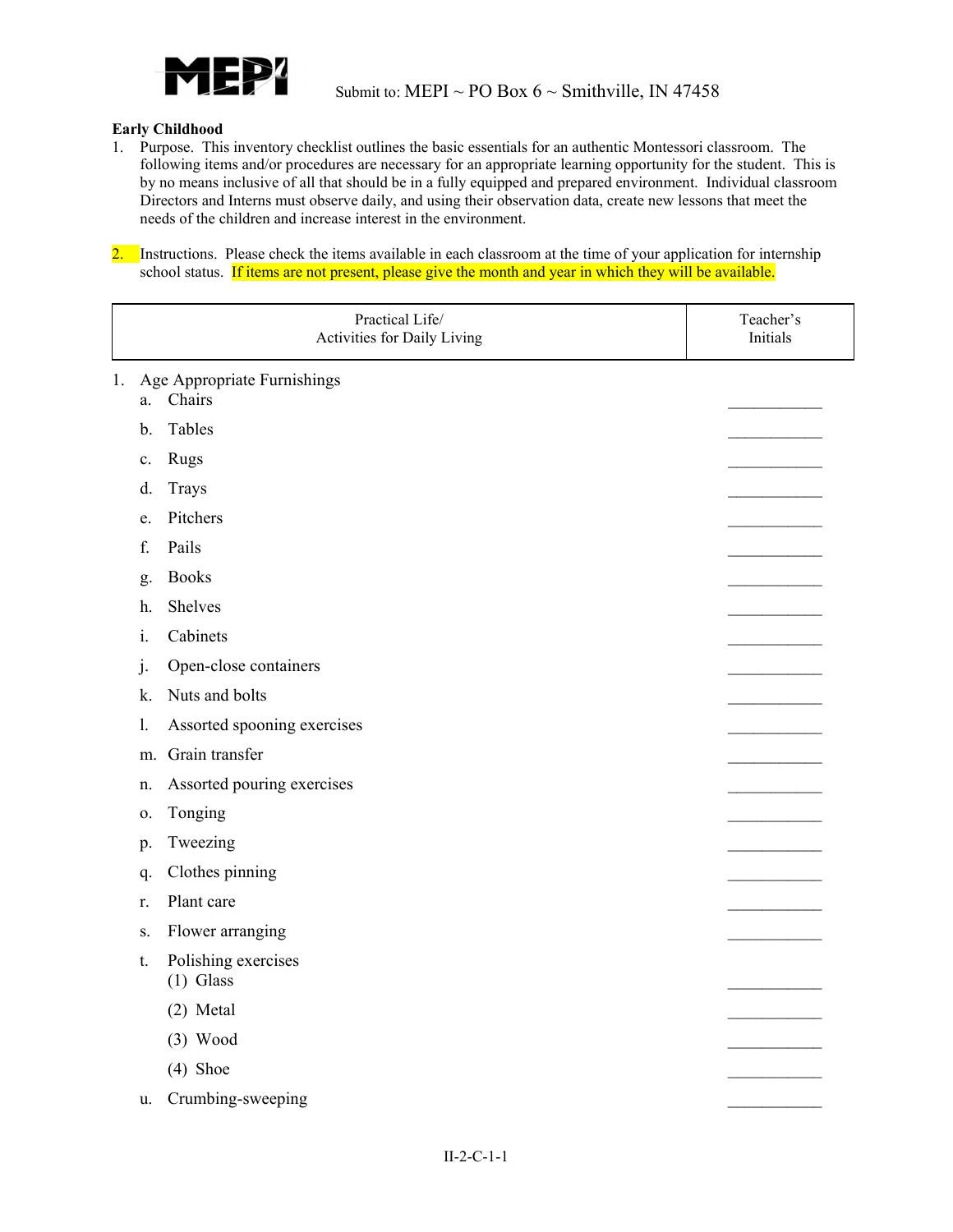

| Practical Life/<br>Activities for Daily Living | Teacher's<br>Initials |
|------------------------------------------------|-----------------------|
| Dressing frames<br>V.<br>$(1)$ Button          |                       |
| $(2)$ Snap                                     |                       |
| $(3)$ Zip                                      |                       |
| (4) Buckle                                     |                       |
| $(5)$ Tie lace                                 |                       |
| $(6)$ Hook & eye                               |                       |
| (7) Lacing                                     |                       |
| Squeezing a sponge<br>w.                       |                       |
| <b>Basting</b><br>X.                           |                       |
| Whisking/eggbeater<br>у.                       |                       |
| Pouring activities<br>z.                       |                       |
| aa. Funnel pouring                             |                       |
| bb. Color mixing                               |                       |
| cc. Table setting                              |                       |
| dd. Food preparation<br>(1) Bread slicing      |                       |
| (2) Spreading                                  |                       |
| (3) Grinding crackers                          |                       |
| (4) Sifting                                    |                       |
| (5) Carrot pealing                             |                       |
| ee. Sewing exercises<br>(1) Bead stringing     |                       |
| (2) Running stitch                             |                       |
| (3) Sewing cards                               |                       |
| (4) Sewing on a button                         |                       |
| Washing<br>ff.<br>$(1)$ Hand                   |                       |
| (2) Table scrubbing                            |                       |
| (3) Object                                     |                       |
| (4) Cothes                                     |                       |
| $(5)$ Dish                                     |                       |
|                                                |                       |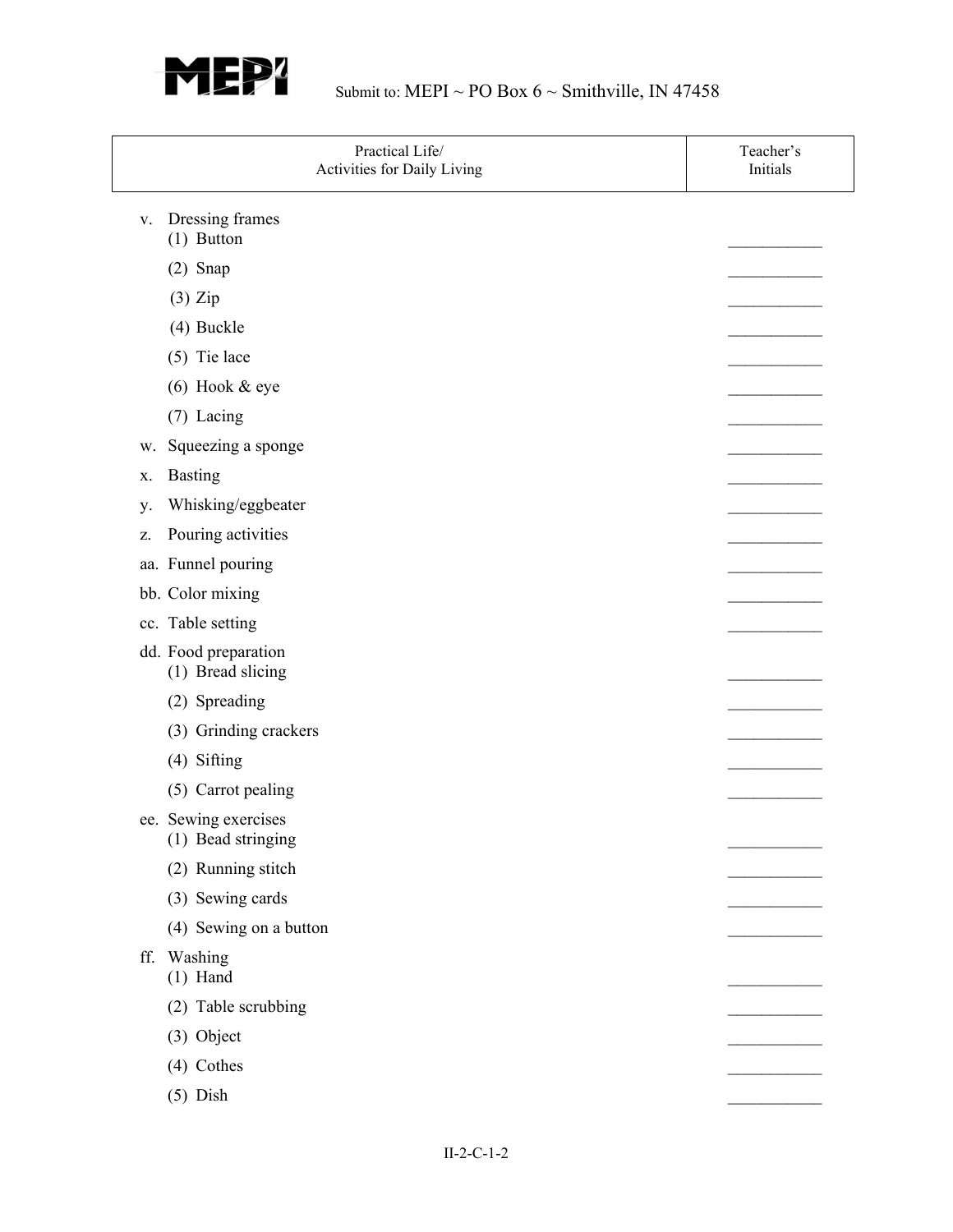

|    |    | Practical Life/<br>Activities for Daily Living | Teacher's<br>Initials |
|----|----|------------------------------------------------|-----------------------|
| 2. |    | Large muscle manipulatives<br>a. Blocks        |                       |
| 3. | a. | Small muscle manipulatives<br>Puzzles          |                       |
|    |    | Sensorial                                      | Teacher's<br>Initials |
| 1. | a. | Visual discriminations<br>Tower of cubes       |                       |
|    | b. | Knobbed cylinders                              |                       |
|    | c. | Broad stair                                    |                       |
|    | d. | Long rods                                      |                       |
|    | e. | Knobless cylinders                             |                       |
|    | f. | Color boxes<br>$(1)$ Color box 1               |                       |
|    |    | $(2)$ Color box 2                              |                       |
|    |    | $(3)$ Color box 3                              |                       |
|    | g. | Constructive triangles<br>(1) Triangle box     |                       |
|    |    | (2) Large hexagonal box                        |                       |
|    |    | (3) Small hexagonal box                        |                       |
|    |    | (4) Rectangle                                  |                       |
|    |    | (5) Blue triangles                             |                       |
|    | h. | Geometric solids and bases                     |                       |
|    | i. | Geometric cabinet and cards                    |                       |
|    | j. | Cubes<br>(1) Monomial                          |                       |
|    |    | (2) Binomial                                   |                       |
|    |    | (3) Trinomial                                  |                       |
| 2. | a. | Kinesthetic discrimination<br>Mystery bag      |                       |
|    | b. | Rough and smooth boards                        |                       |
|    | c. | Touch tablets                                  |                       |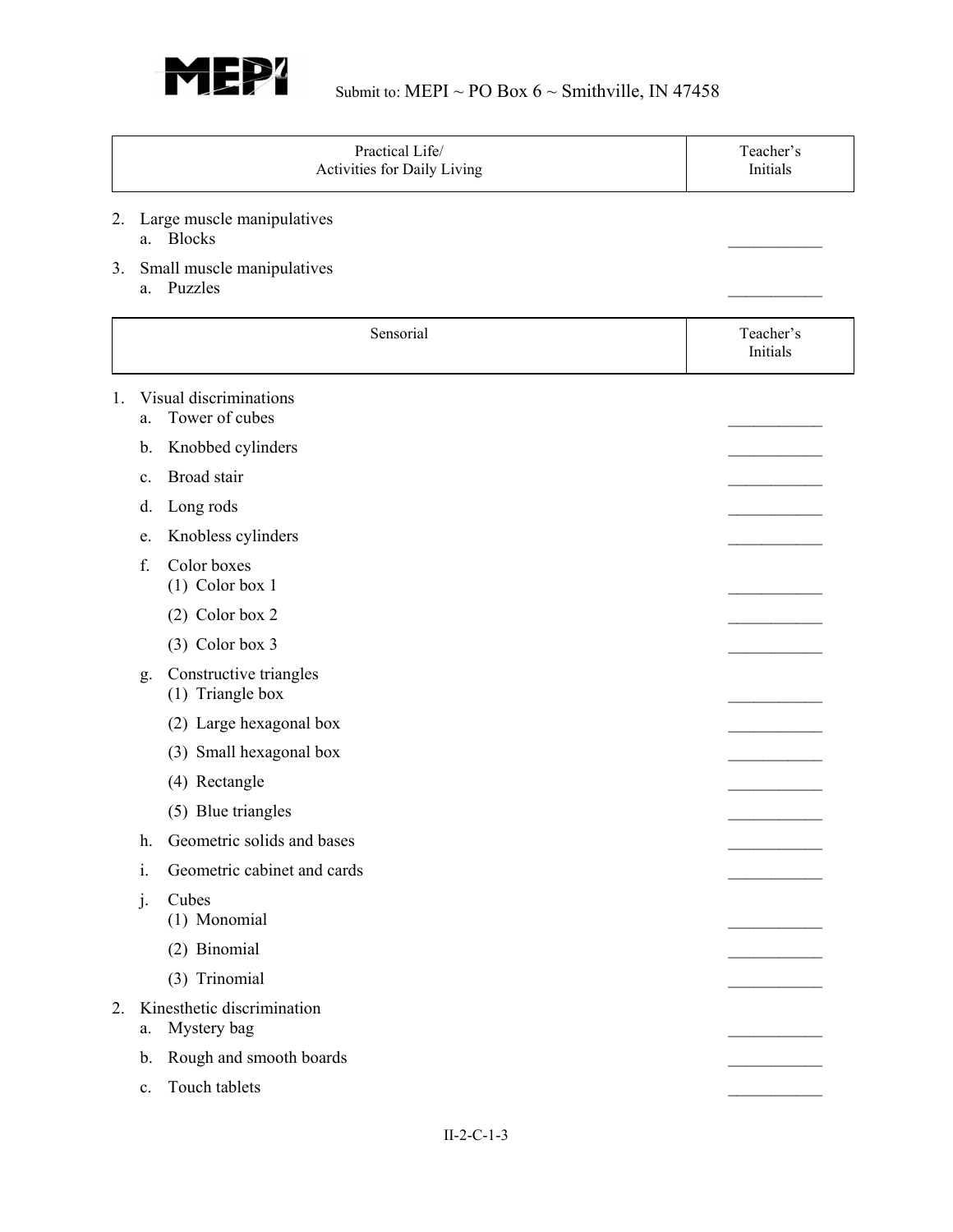

|    |    | Sensorial                                                    | Teacher's<br>Initials |
|----|----|--------------------------------------------------------------|-----------------------|
|    | d. | Baric tablets                                                |                       |
|    | e. | Fabric basket                                                |                       |
|    | f. | Thermal tablets                                              |                       |
|    | g. | Exploration weights                                          |                       |
|    | h. | Thermal cylinders                                            |                       |
| 3. | a. | Auditory discrimination<br>Sound cylinders                   |                       |
|    | b. | Rhythm sticks                                                |                       |
|    | c. | Musical instruments                                          |                       |
|    | d. | Bells                                                        |                       |
| 4. | a. | Olfactory discrimination<br>Smelling exercises               |                       |
| 5. | a. | Gustatory discrimination<br>Tasting exercises                |                       |
|    |    | Math                                                         | Teacher's<br>Initials |
| 1. | a. | Preliminary<br>One-to-one correspondence                     |                       |
|    | b. |                                                              |                       |
|    |    | Sorting                                                      |                       |
|    | c. | Relationships                                                |                       |
|    | d. | Concept of numbers                                           |                       |
| 2. | a. | Quantities in fixed lengths<br>Numerical rods (red and blue) |                       |
|    | b. | Table top rods                                               |                       |
|    | c. | Short bead stair                                             |                       |
| 3. | a. | Symbols<br>Tactile numerals                                  |                       |
|    | b. | Printed numerals                                             |                       |
| 4. | a. | Objects for making sets<br>Spindle box                       |                       |
|    | b. | Cards and counters (odd-even)                                |                       |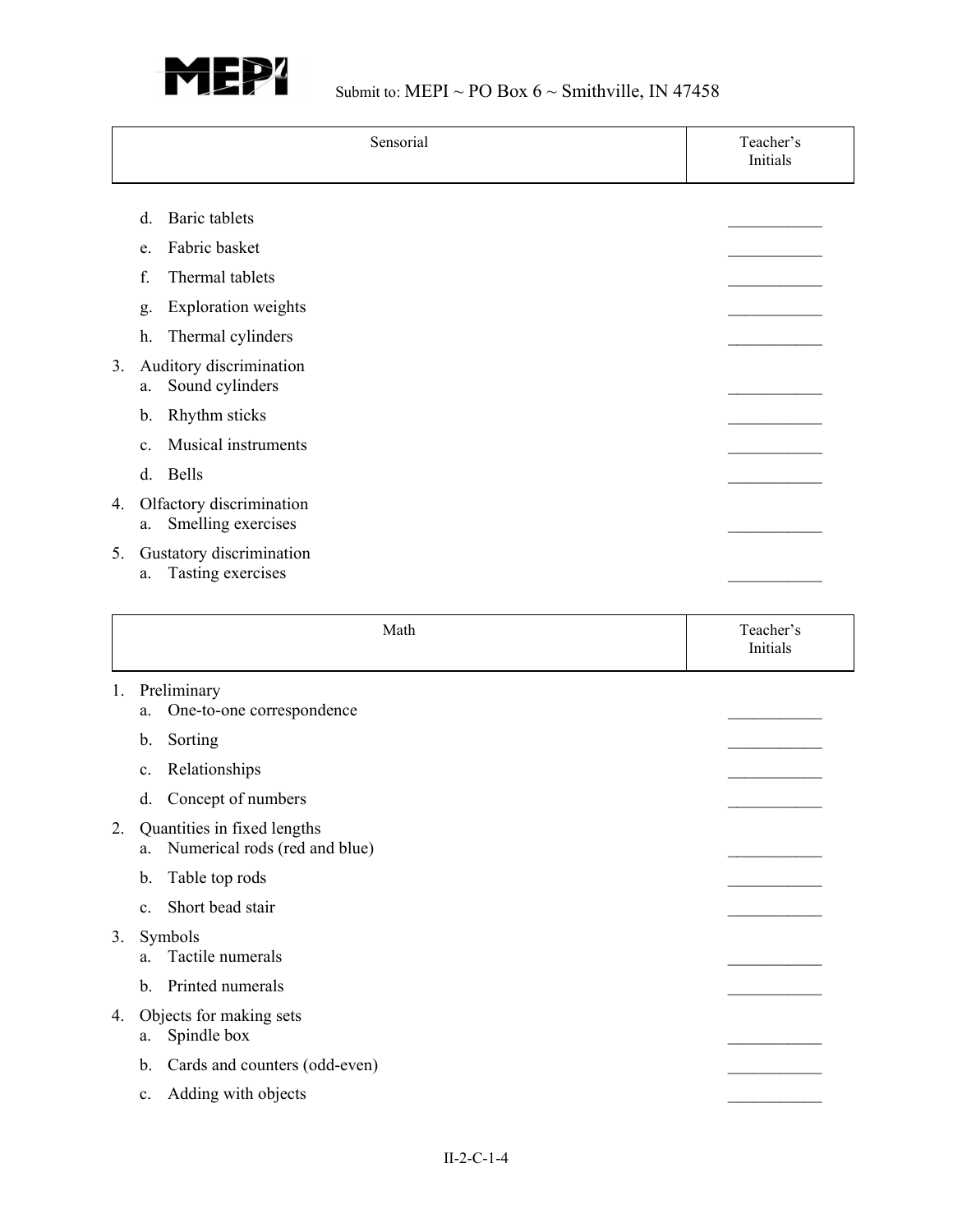

|    | Math                                                                 | Teacher's<br>Initials |
|----|----------------------------------------------------------------------|-----------------------|
|    | Adding with numerical rods<br>d.                                     |                       |
| 5. | Numeration beyond 10<br>Sequin boards and beads<br>a.                |                       |
|    | Hundred board<br>b.                                                  |                       |
| 6. | Linear counting<br>Hundred chain<br>a.                               |                       |
|    | Thousand chain<br>b.                                                 |                       |
| 7. | Decimal system<br>Gold bead materials<br>a.<br>(1) Presentation tray |                       |
|    | $(2)$ Cubes                                                          |                       |
|    | (3) Squares                                                          |                       |
|    | $(4)$ Tens                                                           |                       |
|    | (5) Unit beads                                                       |                       |
|    | (6) Nine tray layout                                                 |                       |
|    | Number cards<br>b.                                                   |                       |
|    | Symbols $(+,-, X, <, >)$<br>c.                                       |                       |
|    | d.<br>Stamp game                                                     |                       |
|    | Addition strip board and charts<br>e.                                |                       |
|    | f.<br>Subtraction strip board and charts $(1 - 3)$                   |                       |
|    | Multiplication charts 1 & 2 control $3 - 45$<br>g.                   |                       |
|    | Multiplication board<br>h.                                           |                       |
|    | i.<br>Snake game                                                     |                       |
|    | Short chains $-$ squaring<br>$\mathbf{j}$ .                          |                       |
|    | Division board<br>k.                                                 |                       |
|    | Bead cabinet - cubing<br>1.                                          |                       |
| 8. | Fractions<br><b>Skittles</b><br>a.                                   |                       |
|    | Insets<br>$\mathbf{b}$ .                                             |                       |
| 9. | Clock with removable parts                                           |                       |
|    | 10. Money                                                            |                       |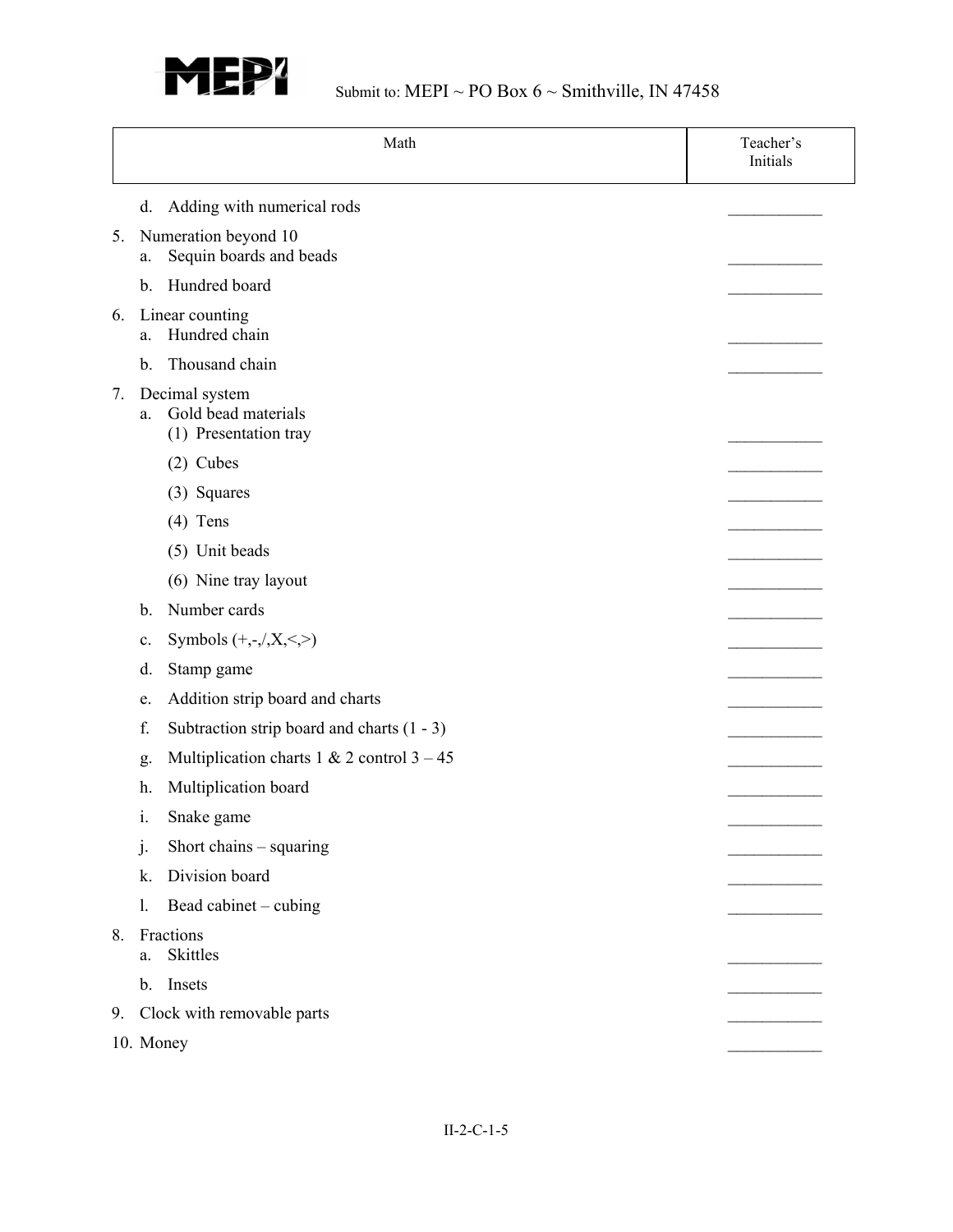

| Language                                        | Teacher's<br>Initials |
|-------------------------------------------------|-----------------------|
| Sequencing<br>1.                                |                       |
| Same and different concept<br>2.                |                       |
| Categorizing<br>3.                              |                       |
| Associations<br>4.                              |                       |
| Opposites<br>5.                                 |                       |
| Picture matching cards<br>6.                    |                       |
| Label matching<br>7.                            |                       |
| Matching to silhouettes<br>8.                   |                       |
| Linear patterning<br>9.                         |                       |
| 10. The farm and other environment and labels   |                       |
| 11. Object boxes                                |                       |
| 12. Sandpaper letters/tactile alphabet          |                       |
| 13. Moveable alphabet                           |                       |
| 14. Spelling with objects                       |                       |
| 15. Spelling with pictures                      |                       |
| 16. Metal insets/prewriting patterns            |                       |
| 17. Phonetic booklets                           |                       |
| 18. Phonetic command cards                      |                       |
| 19. Phonograms Materials                        |                       |
| 20. Phrase labeling                             |                       |
| 21. Picture phrases (sentence match to picture) |                       |
| 22. Chalk board                                 |                       |
| 23. Sight words                                 |                       |
| 24. Grammar boxes                               |                       |
| Art                                             | Teacher's<br>Initials |
| Scissors<br>1.                                  |                       |
| Glue<br>2.                                      |                       |
| Crayons<br>3.                                   |                       |
| Markers<br>4.                                   |                       |
|                                                 |                       |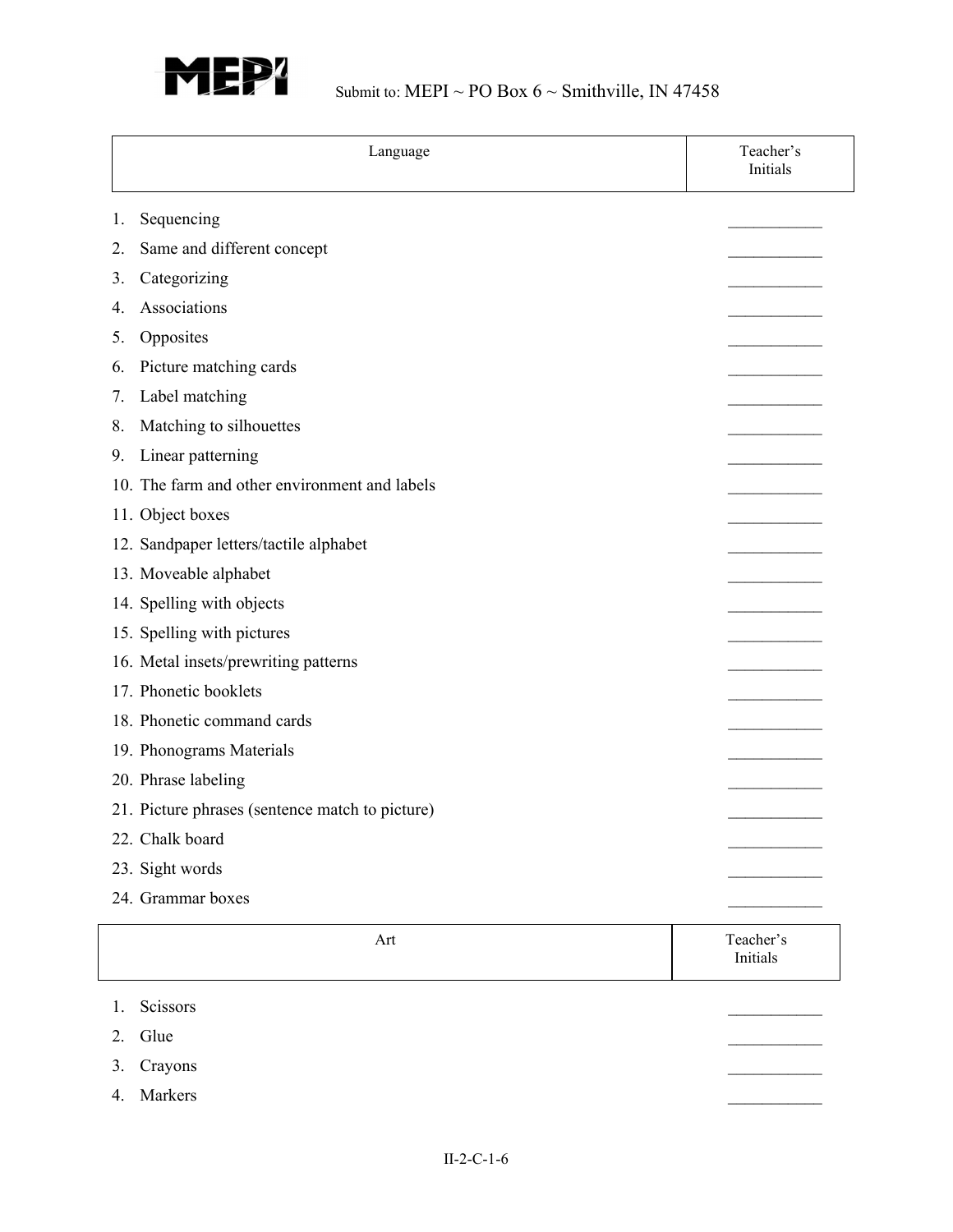

|    | Art                                  | Teacher's<br>Initials |
|----|--------------------------------------|-----------------------|
| 5. | Clay                                 |                       |
| 6. | Collage                              |                       |
| 7. | Paints                               |                       |
| 8. | Easel                                |                       |
|    | Science                              | Teacher's<br>Initials |
| 1. | Living/non-living                    |                       |
| 2. | Plant/animal                         |                       |
| 3. | Vertebrates                          |                       |
| 4. | Invertebrates                        |                       |
| 5. | Botany cabinet and extensions        |                       |
| 6. | Nomenclature cards/booklets          |                       |
| 7. | Materials for classroom experiments  |                       |
| 8. | Solar system materials               |                       |
|    | Geography                            | Teacher's<br>Initials |
| 1. | Sandpaper globe/tactile globe        |                       |
| 2. | Continent globe                      |                       |
| 3. | Puzzle maps                          |                       |
|    | World map (hemisphere lessons)<br>a. |                       |
|    | North America<br>b.                  |                       |
|    | South America<br>c.                  |                       |
|    | Europe<br>d.                         |                       |
|    | Asia<br>e.                           |                       |
|    | Australia<br>f.                      |                       |
|    | Africa<br>g.                         |                       |
|    | <b>United States</b><br>h.           |                       |
| 4. | Map making materials                 |                       |
|    | Control maps                         |                       |